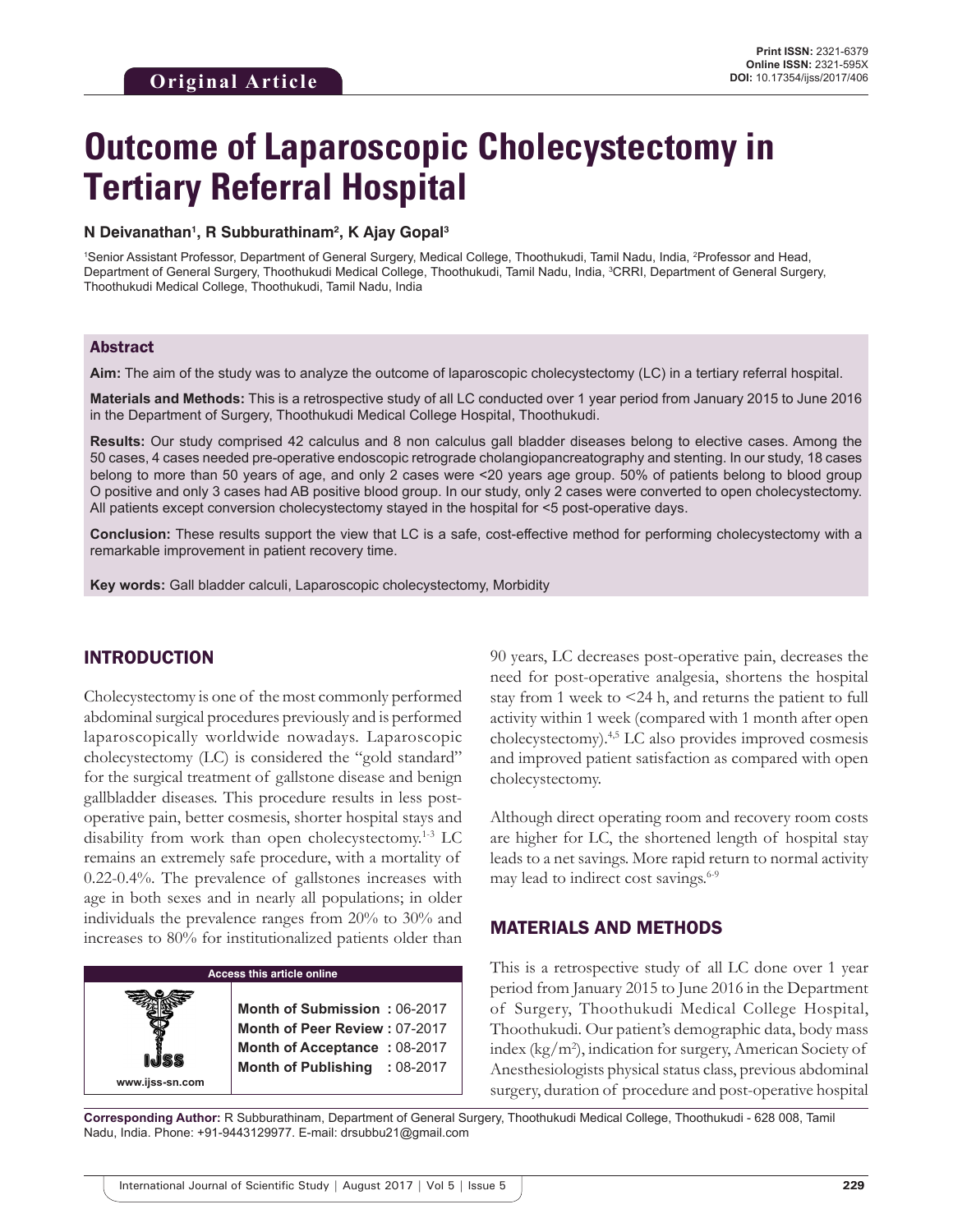stay, perioperative morbidities, outcomes, and duration of follow-up were obtained from the patients' records.

The exclusion criteria were biochemical or radiological features suggestive of common bile duct (CBD) obstruction. The patients were counseled on the procedure. The possibility of a conversion was discussed with each patient, following which an informed consent was obtained. Each patient had perioperative prophylactic antibiotics consisting of 1 g of ceftriaxone, respectively. The American Technique for LC was adopted for all operations under general or regional anesthesia as considered safe by the anesthetist. Every patient had intraoperative nasogastric tube decompression of the stomach which was removed 12-16 h after surgery. Pneumoperitoneum was created using the open technique through the umbilical port. Other ports used were a 10 mm port in the epigastrium and two other 5 mm ports. The cystic duct and artery were divided between titanium clips after dissection of the adhesions around the Calot's triangle. The gallbladders were extracted through the epigastric port without retrieval bags. All operations were performed by the same set of surgeons who had been trained for the procedure. Data analysis was performed.

# RESULTS

In this present study consisting of 50 cases, planned for LC about 32% (16 cases) belongs to 20-30 age groups and 36% (18 cases) belongs to more than 50 age group (Figure 1).

The period of study is from January 2015 to June 2016, about 18 months. Gender wise female predominance 92% (46 cases) seen. 50% (25 cases) of patients belongs to blood group O, and only 6% (3 cases) had AB blood group. The conversion rate is only 4% (2 cases) that too due to technical difficulties and pre-operative procedure induced fibrosis in Calot's triangle. Wound infection rate was 16% (8 cases) due to bile spillage through the port site retrieval of gallbladder. Only 2% (one case) had severe intraoperative bleeding which had been managed by creating another 5 mm port and applying titanium clip over bleeding point (Table 1).

# **DISCUSSION**

The most common indication for cholecystectomy in our center was calculus cholecystitis.10-12 However, the demand for LC in developing countries will increase as more people become aware of its availability.

Majority (88%) of the patients were female, with a mean age similar to other publications.<sup>3,13</sup> Although gallbladder diseases are more commoner in females the aesthetics of



**Figure 1: Distribution of age group**

| <b>Table 1: Distribution of complications</b> |         |  |
|-----------------------------------------------|---------|--|
| <b>Complication</b>                           | $N$ (%) |  |
| Conversion rate                               | 2(4)    |  |
| Wound infection                               | 8(16)   |  |
| Hematoma formation                            | 0(0)    |  |
| CBD injury                                    | 1(2)    |  |
| Intraoperative bleeding                       | 1(2)    |  |

CBD: Common bile duct

laparoscopic surgery was a major factor in acceptance of LC in females. Our comorbidity rate was 10%. However, hypertension was the predominant comorbidity as opposed to Type 2 diabetes reported by them. 57.1% of our patients were either overweight or obese. The other comorbid conditions, we have come across are three cases of hypothyroidism and one case of tracheal stenosis who required a pre-operative tracheostomy. However, there was no statistical relationship with surgical outcome of LC as corroborated by other reports.<sup>13-15</sup> 9 (21.4%) patients with previous abdominal incisions were operated without bowel injury.

Operating time ranged from 45 to 75 min with a mean 60 min, this compared favorably with reports from both within and outside the country.<sup>3,5,7,16</sup> The upper end of the range was at the initial phase of the series when the learning curve was steep. This dropped and plateaued, with the average operating time of an hour. Our conversion rate of 4% is at the upper limit of reported conversion rates in larger series of between 4% and 7%.17,18 The reasons for converting are technical difficulty due to fibrosis of previous stenting procedures.

Reported incidences of CBD injuries during LC have ranged from 0.2% to 3.4%, which is higher than the 0.1- 0.2% incidence in open cholecystectomy.19-22 The incidence of CBD injury (2%) is within the quoted range. The surgical site infection rate of 8% is explained by the occasional spillage of bile when extracting the gall bladder without using retrieval bags. These retrieval bags are scarce and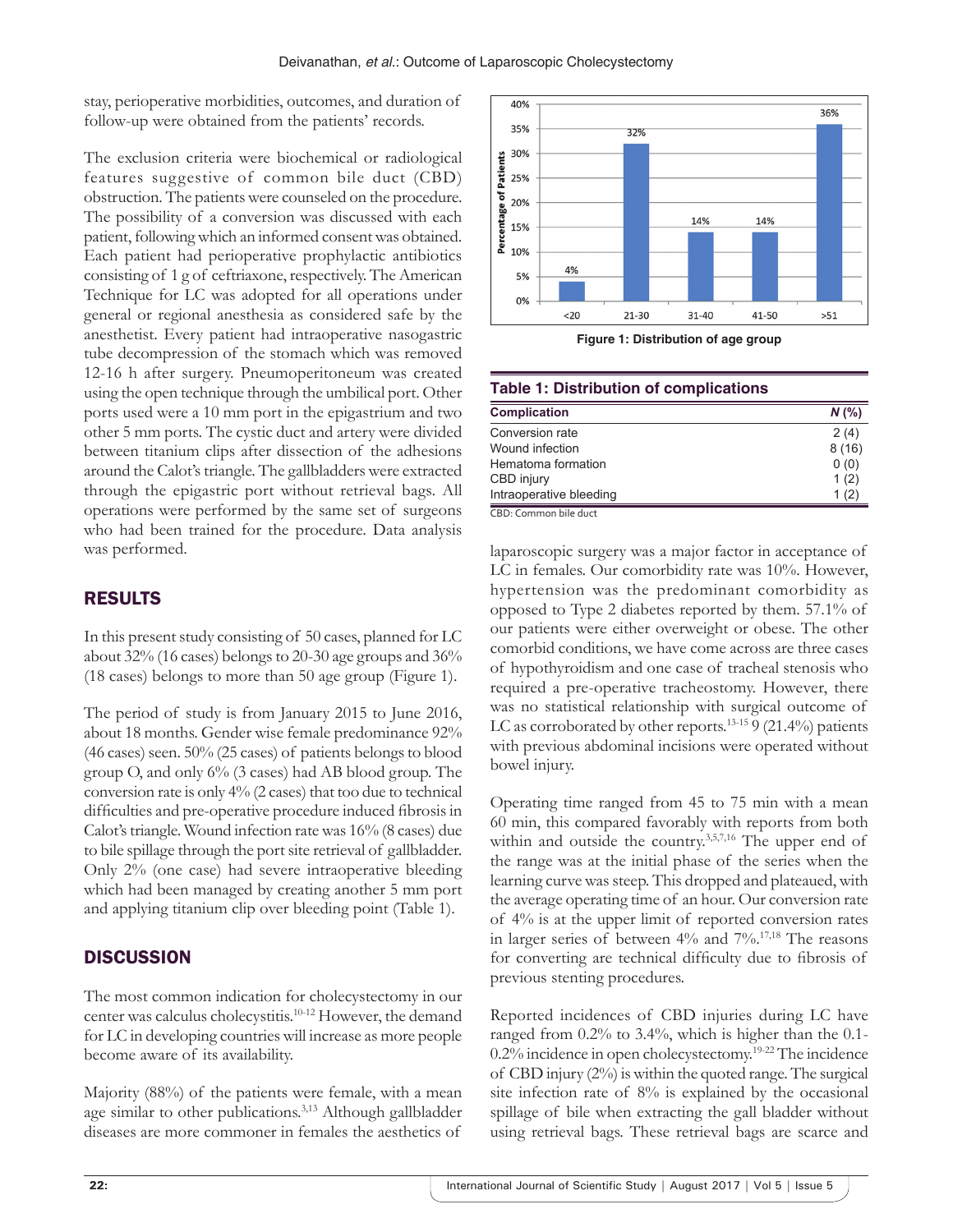expensive and hence were unavailable for use at the initial phase. We have however started using retrieval bags for specimen retrieval in recent cases, to forestall the possibility of port site infection or abscess.

In our series, the average post-operative hospital stay was 2.7 days, which is much shorter than 7.5 days for open cholecystectomy in our center. In comparison to a previous audit on our initial set of patients, there is a significant reduction in both operation time and duration of admission. The patients who were converted spent approximately a week while the patient who had CBD injury was referred to the higher center for further management. There is an association between the duration of surgery and duration of symptoms. This may be attributed to the presence of pericolic adhesions from recurrent inflammation thus making the procedure technically more difficult. Similarly, there is a relationship between the presence of pericolic adhesions; and duration of post-operative care.23-26 Prolonged duration of symptoms and late presentation were associated with fibrosis of the gallbladder consequently making grasping and handling difficult thus prolonging the duration of surgery. The extended or increased tissue dissection may account for slightly longer duration of post-operative care.<sup>27-30</sup> Our patients were followed up in the outpatients department for at least 6 months, and none had a port site incision hernia during the period of follow-up. This was because of our follow-up protocol: First visit a week after discharge, second visit between 1 and 3 months later, and the third visit at 6 months after surgery.

Despite the low volume of patients and the absence of fluoroscopy in our hospital as in many centers in developing countries, our results are comparable with high volume centers. These figures have been achieved by careful patient selection. Consequently, the demand for laparoscopic surgery is increasing in developing countries. We need to develop guidelines based on local patient demography and available instruments.

#### **CONCLUSION**

These results support the view that LC is a safe, costeffective method for performing cholecystectomy with a remarkable improvement in patient recovery time.

#### REFERENCES

- 1. Marcari RS, Lupinacci RM, Nadal LR, Rego RE, Coelho AM, de Matos Farah JF. Outcomes of laparoscopic cholecystectomy in octogenarians. JSLS 2012;16:271-5.
- 2. Festi D, Dormi A, Capodicasa S, Staniscia T, Attili AF, Loria P, *et al.* Incidence of gallstone disease in Italy: Results from a multicenter,

population-based Italian study (the MICOL project). World J Gastroenterol 2008;14:5282-9.

- 3. Cheng SP, Chang YC, Liu CL, Yang TL, Jeng KS, Lee JJ, *et al.* Factors associated with prolonged stay after laparoscopic cholecystectomy in elderly patients. Surg Endosc 2008;22:1283-9.
- 4. Kuy S, Sosa JA, Roman SA, Desai R, Rosenthal RA. Age matters: A study of clinical and economic outcomes following cholecystectomy in elderly Americans. Am J Surg 2011;201:789-6.
- 5. Borzellino G, de Manzoni G, Ricci F, Castaldini G, Guglielmi A, Cordiano C. Emergency cholecystostomy and subsequent cholecystectomy for acute gallstone cholecystitis in the elderly. Br J Surg 1999;86:1521-5.
- 6. Pessaux P, Tuech JJ, Derouet N, Rouge C, Regenet N, Arnaud JP. Laparoscopic cholecystectomy in the elderly: A prospective study. Surg Endosc 2000;14:1067-9.
- 7. Yetkin G, Uludag M, Oba S, Citgez B, Paksoy I. Laparoscopic cholecystectomy in elderly patients. JSLS 2009;13:587-91.
- 8. Kim HO, Yun JW, Shin JH, Hwang SI, Cho YK, Son BH, *et al.* Outcome of laparoscopic cholecystectomy is not influenced by chronological age in the elderly. World J Gastroenterol 2009;15:722-6.
- 9. Yokoe M, Takada T, Strasberg SM, Solomkin JS, Mayumi T, Gomi H, *et al.* New diagnostic criteria and severity assessment of acute cholecystitis in revised Tokyo Guidelines. J Hepatobiliary Pancreat Sci 2012;19:578-5.
- 10. Government Printing Office. Projections of the Population of the United States by Age, Sex, and Race: 1983-2080. U.S. Bureau of the Census Current Population Reports, Series P-25, No. 952. Washington, DC: U.S. Government Printing Office; 1975.
- 11. Kurbanov FS, Abbasova SF, Aliev IuG, Sushko AN, Dobrovol'skii SR. The laparoscopic cholecystectomy in elderly patients. Khirurgiia (Mosk) 2012;9:38-41.
- 12. Elwood DR. Cholecystitis. Surg Clin North Am 2008;88:1241-52, viii.
- 13. Strasberg SM. Clinical practice. Acute calculous cholecystitis. N Engl J Med 2008;358:2804-11.
- 14. Csikesz N, Ricciardi R, Tseng JF, Shah SA. Current status of surgical management of acute cholecystitis in the United States. World J Surg 2008;32:2230-6.
- 15. Morse BC, Smith JB, Lawdahl RB, Roettger RH. Management of acute cholecystitis in critically ill patients: Contemporary role for cholecystostomy and subsequent cholecystectomy. Am Surg 2010;76:708-12.
- Kim KH, Sung CK, Park BK, Kim WK, Oh CW, Kim KS. Percutaneous gallbladder drainage for delayed laparoscopic cholecystectomy in patients with acute cholecystitis. Am J Surg 2000;179:111-3.
- 17. Kiviniemi H, Mäkelä JT, Autio R, Tikkakoski T, Leinonen S, Siniluoto T, *et al.* Percutaneous cholecystostomy in acute cholecystitis in high-risk patients: An analysis of 69 patients. Int Surg 1998;83:299-302.
- 18. Davis CA, Landercasper J, Gundersen LH, Lambert PJ. Effective use of percutaneous cholecystostomy in high-risk surgical patients: Techniques, tube management, and results. Arch Surg 1999;134:727-31; discussion 731-2.
- 19. Brunt LM, Quasebarth MA, Dunnegan DL, Soper NJ. Outcomes analysis of laparoscopic cholecystectomy in the extremely elderly. Surg Endosc 2001;15:700-5.
- 20. Pavlidis TE, Marakis GN, Symeonidis N, Psarras K, Ballas K, Rafailidis S, *et al*. Considerations concerning laparoscopic cholecystectomy in the extremely elderly. J Laparoendosc Adv Surg Tech A 2008;18:56-60.
- 21. Bingener J, Richards ML, Schwesinger WH, Strodel WE, Sirinek KR. Laparoscopic cholecystectomy for elderly patients: Gold standard for golden years? Arch Surg 2003;138:531-5; discussion 535-6.
- 22. Hazzan D, Geron N, Golijanin D, Reissman P, Shiloni E. Laparoscopic cholecystectomy in octogenarians. Surg Endosc 2003;17:773-6.
- 23. Tambyraja AL, Kumar S, Nixon SJ. Outcome of laparoscopic cholecystectomy in patients 80 years and older. World J Surg 2004;28:745-8.
- 24. Maxwell JG, Tyler BA, Maxwell BG, Brinker CC, Covington DL. Laparoscopic cholecystectomy in octogenarians. Am Surg 1998;64:826-31; discussion 831-2.
- 25. Cho JY, Kim JY, Chang SK, Kim SG, Hwang YJ, Yun YK. Is laparoscopic cholecystectomy safe in octogenarians? J Korean Surg Soc 2009;76:231-5.
- 26. Nenner RP, Imperato PJ, Alcorn CM. Complications of laparoscopic cholecystectomy in a geriatric population group. N Y State J Med 1992;92:518-20.